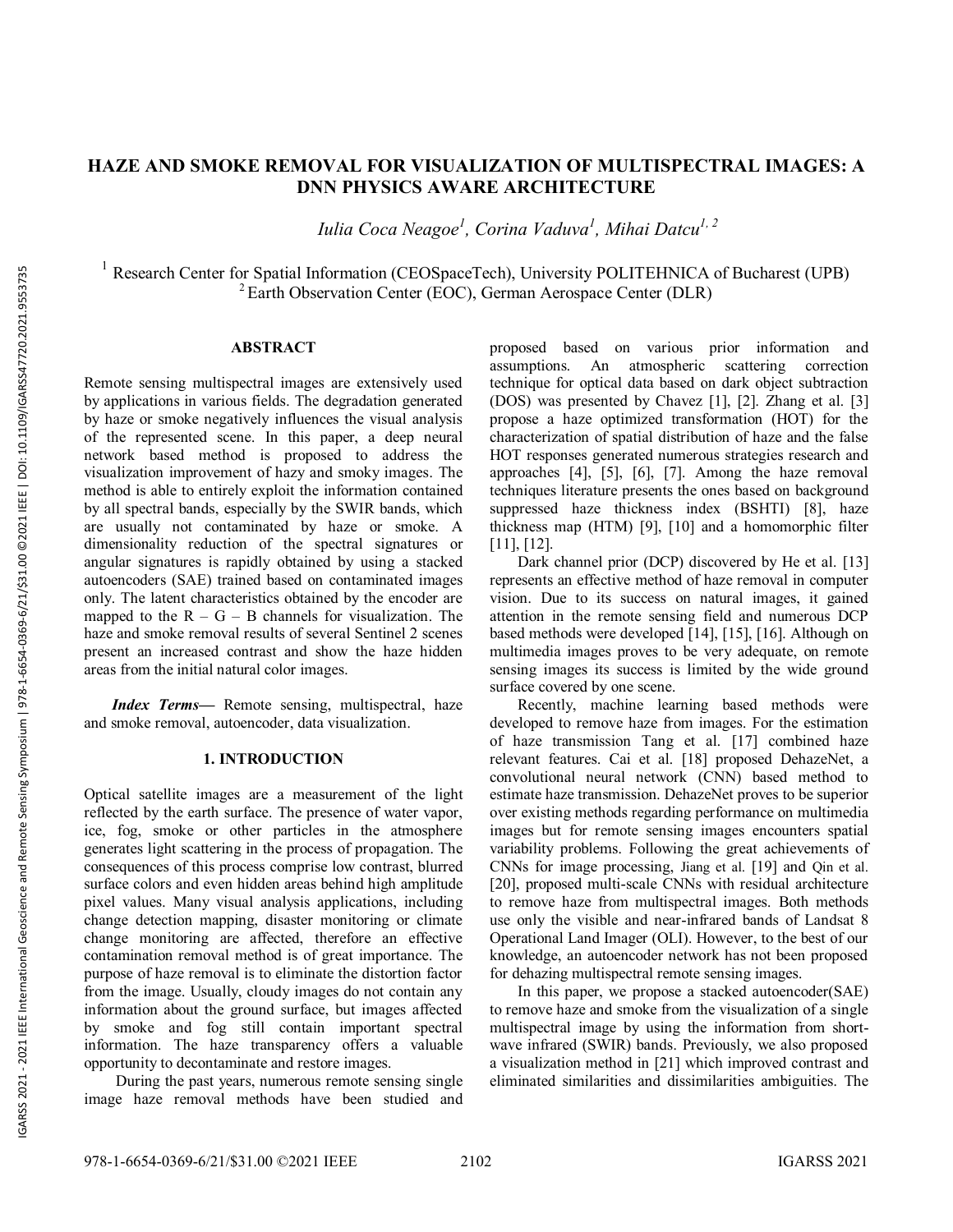visualization obtained resulted from the translation of the encoder output latent features to the  $R - G - B$  cannels.

We take a step forward and translate the data from color feature to angular distances space representation. To this aim, we use the illumination invariant features through the polar coordinate transformation of the reflectance values in two different scenarios:

- 1) The angular signatures are provided as input to the network and the autoencoder is trained to reconstruct the input;
- 2) The network receives as input the spectral signatures and loss during training is evaluated by comparing the angular signatures of the input with the angular signatures of the decoder output.

Both scenarios imply training on hazy and smoky images without the need of clear images. The proposed method aims to improve color contrast of visualized scene, rapidly remove smoke and haze without intensive computation and make use of unlabeled data. Evaluation is performed on Sentinel 2 Level 2A processed hazy images.

# **2. ILLUMINATION INVARIANT FEATURES**

In the context of haze removal from remote sensing images, the polar coordinates transformation provides a suitable solution to obtain illumination invariant features. Georgescu et al. [22] proposed a descriptor based on polar coordinates transformation. The polar feature space created can be used for the computation if the MPEG-7 scalable color descriptor. An enhanced optical images analysis using polar coordinates was first introduced by Okamura et al. [23]. As far as it goes, the use of illumination invariant descriptor it has been proven to be very useful for contaminated multispectral remote sensing images.

The radiances values of the spectral bands are translated into polar coordinates. The image is characterized by a distance *ρ* and N-1 angles *θ,* N representing the number of spectral bands. The following transformations are performed in order to represent the image by use of *ρ* and *θ*.

$$
\rho = \sqrt{x_N^2 + x_{N-1}^2 + \dots + x_2^2 + x_1^2}
$$
 (1)

$$
\theta_1 = \arctan \frac{\sqrt{x_N^2 + x_{N-1}^2 + \dots + x_2^2}}{x_1} \tag{2}
$$

$$
\theta_2 = \arctan \frac{\sqrt{x_N^2 + x_{N-1}^2 + \dots + x_3^2}}{x_2}
$$
 (3)

$$
\theta_{N-2} = \arctan \frac{\sqrt{x_N^2 + x_{N-1}^2}}{x_{N-2}}
$$
 (4)

…

$$
\theta_{N-1} = 2 \arctan \frac{x_N}{x_{N-1} + \sqrt{x_N^2 + x_{N-1}^2}} \tag{5}
$$



Fig. 1 Architecture of the SAE network proposed for haze and smoke removal from multispectral images; we present two scenarios, *first* – the network receives as input the angular signatures and *second* – the network receives as input spectral signatures, but the optimization is computed using angular signatures

where  $x_1$ ,  $x_2$ , ...,  $x_N$  represent the radiance values of each band *i*,  $i = \overline{1...N}$ . The number of resulted polar features equals the number of spectral features from the multispectral image.

### **3. HAZE AND SMOKE REMOVAL METHOD**

Being often used for embedding tasks, neural networks like autoencoders, learn as much information as possible of the input dataset. Their lower dimensionality and the unsupervised way of learning represent the main advantages of this type of neural networks.

The architecture of autoencoders consists of a two modules: encoder and decoder. The first one compresses an input, *X*, and has as result a hidden representation, *H*, at the bottleneck layer. The second one receives as an input the representation *H* and tries to compute the inverse transformation in order to reconstruct *X*. The result of the decoder, *Y*, represents the output of the network and it is supposed to be as similar as possible to *X*.

Our proposed method aims to improve visualization of hazy and smoky multispectral images by making use of the information from all spectral bands, in particular of the SWIR band. As it is shown in Fig. 1, we use the spectral bands as starting point in our network, then with the latent representation obtained by the embedding process generate a pseudo-color representation by mapping the three hidden values to  $R - G - B$  channels.

Following two different scenarios, the architecture of the network is not changed in terms of dimensions of inputs, latent representation, outputs and number of hidden layers.

First scenario implies an angular signature vector as input, the autoencoder having as purpose the reconstruction of these illumination invariant features. The loss function is computed by the minimization of mean squared error (MSE) between input and decoder result.

The second scenario uses the radiance values of the spectral bands as input and it has a loss function which minimizes the MSE between angular signatures of input and angular signatures of the decoder result.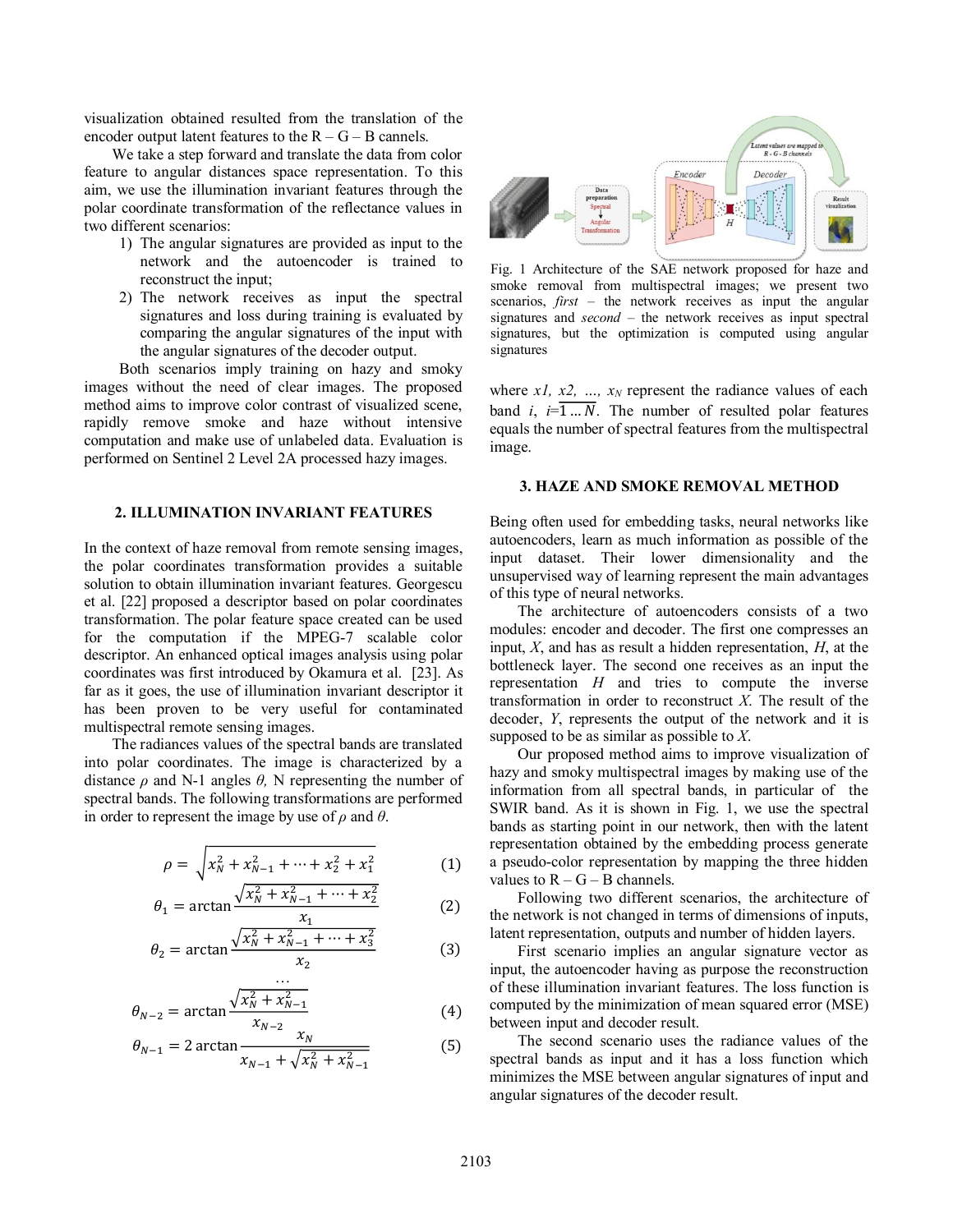

Fig. 2 Visualization comparison between true color representation, band B11 (SWIR) of the multispectral image and the result of SAE mapped to R - G - B channels; SAE takes as input angular signatures.



Fig. 3 Visualization comparison between true color representation, band B11 (SWIR) of the multispectral image and the result of SAE mapped to R - G - B channels; SAE takes as input angular signatures.

#### **4. EXPERIMENTAL RESULTS**

#### *1. Experimental setup*

Sentinel 2 processed at Level 2A products over Sacramento, California during ongoing fires were used for the experimental part of the paper. Level 2 processed products

do not contain band 10 because it does not include information about the surface, so the products have only 12 bands.

The architecture on the SAE consists of 7 fully connected hidden layers, with the following topology "10-8- 6-3-6-8-10". The bottleneck layer generates an output with three latent values which are used for the mapping to the  $R -$ G – B representation.

The training dataset consisted of a whole Sentinel 2 scene of 10980x10980x12 values. Before starting training we processed this matrix by scaling it using min-max normalization and resizing it obtaining a matrix *(R\*C)xB*, where *R* represents the number of rows, *C* is the number of columns and *B* is the number of bands.

Having two scenarios, although the general architecture of SAE was the same, the parameters like learning rate, number of epochs and batch dimension were different. The first scenario implied a 150 epochs, the dimension of batches was 10980 and learning rate was set to 0.001. The second scenario involved a training process during 100 epochs with batches of 10980x2 and learning rate 0.0001. All of these parameters values were set experimentally, after testing the results of different setups.

#### *2. Experimental results presentation*

The visualization of multispectral remote sensing images affected by smoke does not provide much information about the earth's surface if done using the conventional method of mapping the bands from the visible part of the spectrum on  $R - G - B$  channels. Consequently, using a method that encompasses information from all spectral bands could be more useful.

Fig. 2 emphasizes the fact that SAE preserves the whole information from all spectral bands, but makes use of the important information from the SWIR band (B11). The two examples show an area with water bodies to emphasize the contrast and structures hidden under the smoke. Although SAE result shows a part of the smoke, the contour of the objects on ground is precise, like in the B11 representation. On the other hand, the visualization of the water body using true color representation is hampered by smoke.

Fig. 3 represents a comparison between a true color representation, B11 grey representation and the latent values obtained by an intermediate second scenario of SAE mapped to  $R - G - B$  channels. This second scenario uses the spectral signatures as input to the network, while the angular distances are used for the computation of loss error. The visualization is definitely improved and the contrast is elevated. The first example of this scenario shows a very dense smoke area which in SWIR band 11 visualization is no longer present. The second example reveals a water body which is not visible in the real color representation and also demonstrates the improvement regarding contrast.